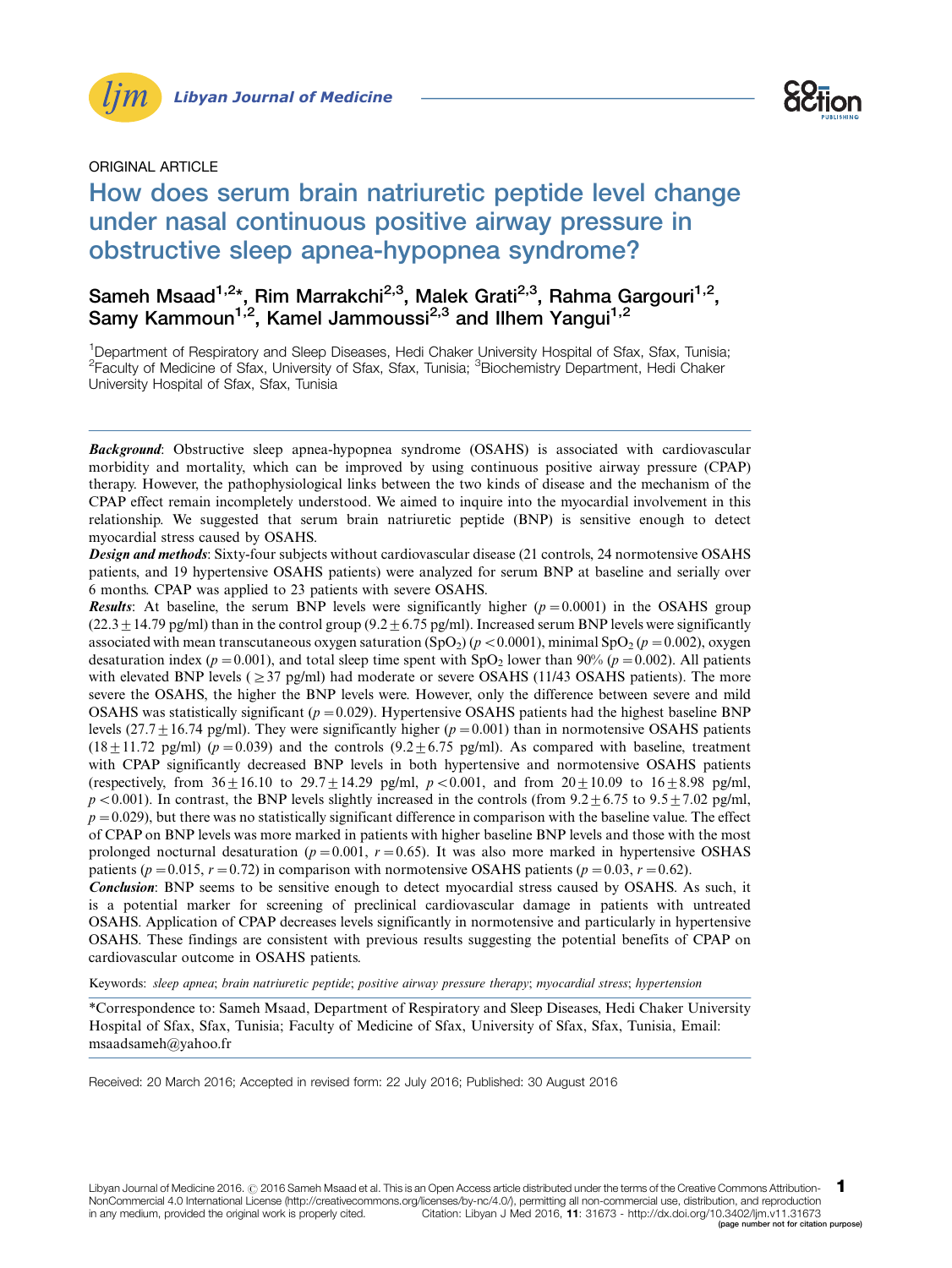**Obstructive** sleep apnea-hypopnea syndrome<br>
(OSAHS) is a common sleep-related breathing<br>
disorder that occurs in about 4–7% of the general<br>
adult population (1) It is characterized by recurrent (OSAHS) is a common sleep-related breathing adult population (1). It is characterized by recurrent episodes of complete or partial upper airway obstruction during sleep, resulting in oxygen desaturation, sleep fragmentation, and daytime sleepiness (2).

Recent studies have shown a large body of epidemiologic evidence linking the OSAHS with important cardiovascular morbidity and mortality (3). However, the underlying pathophysiologic mechanisms are not fully understood, nor is the potential role of cardiac biomarkers in these states. Recently, there has been growing interest in the potential relationship between OSAHS and brain natriuretic peptide (BNP) regulation (4).

BNP is a cardiac neuro-hormone secreted predominantly by the left ventricular myocytes in response tovolume expansion and pressure overload (5). Because OSAHS has been suggested as a probable cause of increased ventricular load and therefore ventricular distension during periods of apnea, it has been proposed that BNP levels could be useful as a diagnostic and prognostic marker in patients with OSAHS (6). Previous studies on the association between biomarkers and the presence and severity of OSAHS have revealed conflicting results (7). While some studies reported increasing levels of BNP in patients with OSAHS (8) and reduced BNP levels with continuous positive airway pressure (CPAP) treatment (9), others have not found any association (10). In addition, most studies are small and based on symptomatic patients referred to sleep clinics. Therefore, the association between OSAHS and BNP levels in the general population remains largely unknown (8).

The aim of this study was to analyze the possible association between OSAHS during the night and levels of BNP the following morning in a community-based sample of patients. We also evaluated the effect of CPAP therapy on BNP levels.

## **Methods**

#### Subjects and protocol

This was a prospective, controlled, cross-sectional study performed between September 2013 and September 2014 at the Hedi Chaker University Hospital of Sfax, Tunisia. The study was approved by the local ethics committee, and informed consent was obtained from each patient enrolled in the study. We included subjects older than 18 years with suspected OSAHS. Exclusion criteria included refusal to participate in the study, previously diagnosed sleep-disordered breathing, chronic obstructive pulmonary diseases or other severe lung disorders, a history of cerebrovascular or cardiovascular events, uncontrolled hypertension, psychiatric disorders, diabetes mellitus, hyperlipidemia, hypercholesterolemia, malignancy, inflammatory

diseases, dysthyroidism, a history of recent facial trauma/ operation, pregnancy, and the use of sedatives or muscle relaxants.

During the study, 456 patients were screened for OSAHS. Only 64 subjects met the inclusion/exclusion criteria and were enrolled in this study: 21 healthy normotensive subjects as controls, 24 normotensive OSAHS patients, and 19 hypertensive OSAHS patients.

## Clinical assessment

Patient history was obtained with the help of a structured interview. We collected demographic variables (age, sex), current cigarette smoking status, history of preexisting diseases, and current drug use. Daytime sleepiness was estimated using the Arabic version of the Epworth sleepiness scale (ESS) (10). In addition to standard physical examination, neck circumference, body weight, and height were measured. Body mass index (BMI) was calculated as kg/m<sup>2</sup>. Daytime blood pressure was measured in the right upper arm using an automatic oscillometric device after a rest of at least 10 min in a seated position. The main awake blood pressure was calculated based on three measurements on the day of admission. Patients were considered normotensive if they had no history of hypertension, their systolic blood pressure was  $\leq$ 139 mmHg, and their diastolic blood pressure was  $\leq 89$  mmHg. Patients with a history of hypertension or systolic blood pressure  $\geq$  140 mmHg and diastolic  $\geq$  90 mmHg were classified as hypertensive (11).

## Nocturnal polygraph recording

All patients underwent overnight type III polysomnography (PSG) (Embla™ N7000, ResMed Corp., San Diego, CA, United States) according to standard techniques. Flow was monitored by an oronasal air pressure transducer (Embla™ N7000, ResMed Corp., San Diego, CA, United States), thoracic and abdominal respiratory effort by uncalibrated impedance plethysmography belts (EmblaTM N7000, ResMed Corp., San Diego, CA, United States), pulse oximetry, and body position. Snoring was recorded by a microphone (Embla<sup>TM</sup> N7000, ResMed Corp., San Diego, CA, United States) placed on the anterior neck. A priority in the study was to make recommendations about avoiding caffeinated drinks and food, alcohol, and drugs that could interfere with sleep architecture. Respiratory parameters were scored by one doctor according to the standard criteria of the American Academy of Sleep Medicine (AASM). Based on the guidelines of the AASM published in 2012, *obstructive apnea* was defined as a  $\geq 90\%$  decrease in airflow relative to the basal amplitude persisting for at least 10 sec in the presence of thoracic and abdominal movements. Hypopnea was defined as a  $\geq 50\%$  decrease in the airflow amplitude relative to the baseline with an associated  $\geq$ 3% oxygen desaturation or arousal persisting for at least 10 sec (12). It was scored as an obstructive event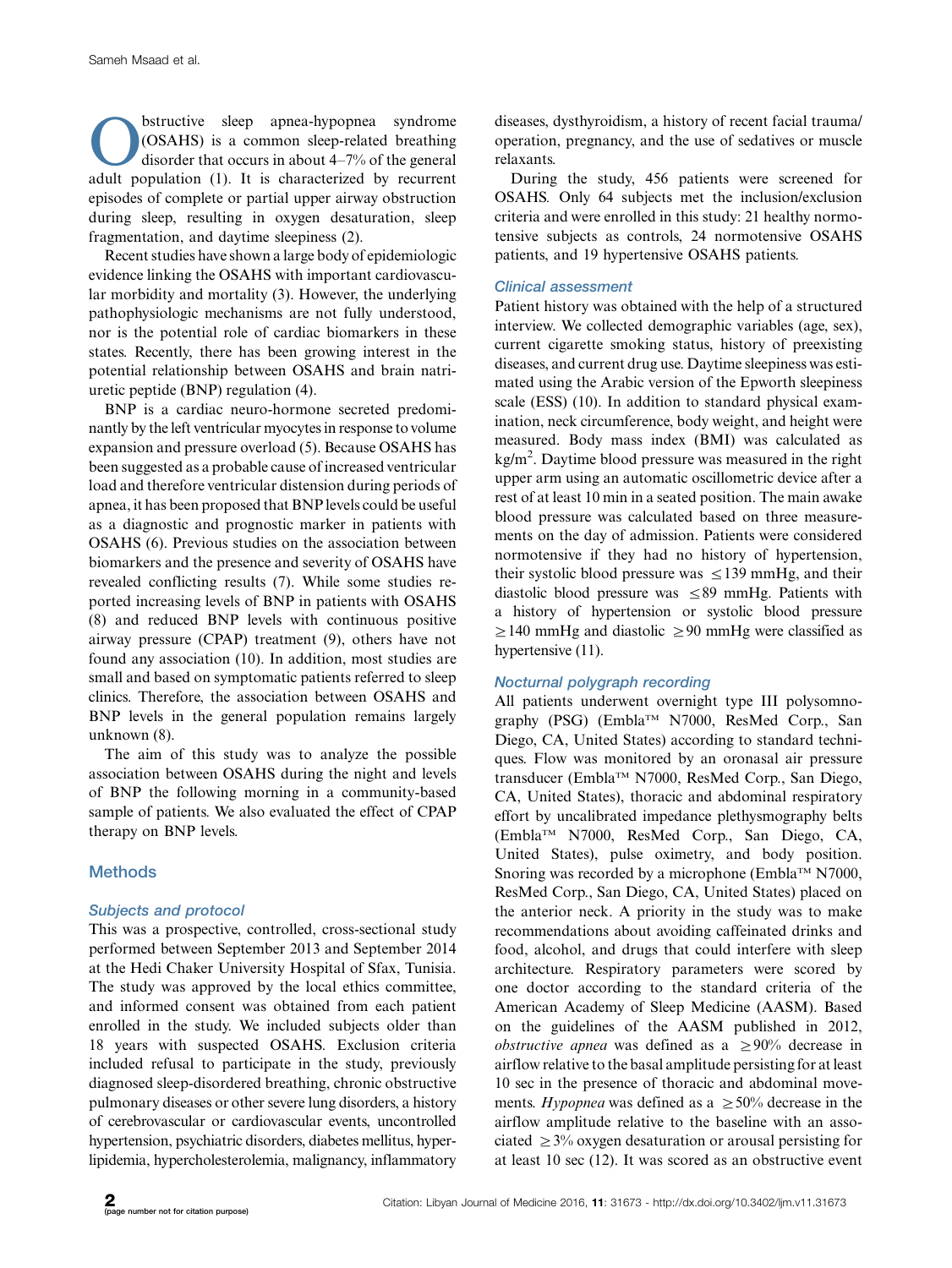when the inspiratory flow signal showed a flow limitation or snoring occurred. The numbers of apneic and hypopneic episodes per hour of estimated sleep time were reported as the apnea-hypopnea index (AHI). The presence of OSAHS was defined as an AHI  $\geq$  5 events per hour (2). OSAHS was graded according to AHI as mild  $(5/h \leq AHI < 15/h)$ , moderate (15/h  $\leq$  AHI  $<$  30/h), or severe (AHI  $\geq$  30/h). Patients without any evocative symptoms apart from snoring were classified as controls if polygraphic screening showed an AHI  $\lt$  5/h.

#### CPAP therapy

Nocturnal CPAP ventilation was offered to all patients with severe OSAHS using the S9 Elite (ResMed Ltd Bella Vita, NSW, Australia). CPAP titration was conducted with auto-titrating devices during a short hospitalization. Detailed explanation of CPAP use was provided, and control visits were conducted 1, 3, and 6 months after CPAP initiation. Compliance was assessed by the CPAP card data at each appointment. Benefits and side effects associated with CPAP therapy were also assessed. Device usage for  $>4$  h per day and for  $>5$  days a week was accepted as the only criterion of good compliance (13).

#### Blood collection and analysis

Blood samples for BNP were taken using standard venipuncture between 7:00 and 9:00 a.m. after a 12-h fast and separated immediately after centrifugation at  $4^{\circ}$ C,  $1,800 \times g$  for 20 min. Blood samples were obtained again after 6 months from those with CPAP therapy and those who received no treatment. The plasma levels of BNP were measured using a chemiluminescence immunoassay on the ADVIA Centaur Analyzer Siemens Healthcare Diagnostics (Saint-Denis, France). A value of BNP  $\geq$  37 pg/ml was regarded as elevated, in accordance with the reference value of the method.

#### Other examinations

Electrocardiogram, chest X-ray, and pulmonary function tests were performed for all OSAHS patients as well as for controls. Lung function parameters included forced vital capacity (FVC) and forced expiratory volume in 1 sec (FEV1). Each parameter was expressed as a percentage of the predicted value.

## **Statistics**

Statistical analysis was performed using SPSS 17 (SPSS, Inc., Chicago, IL, USA) for Windows. Data are presented as frequencies, percentages, mean $\pm$ standard deviation, or median. Differences between consecutive BNP values were assessed by a one-way analysis of variance test with a Bonferroni correction. A value of  $p < 0.05$  was considered significant.

#### **Results**

## Clinical and sleep characteristics of the study population

Sixty-four subjects (mean age  $=44.4 \pm 10.90$  years, 32 males/32 females,  $BMI = 33.8 \pm 6.30$  kg/m<sup>2</sup>) were included in the study: 21 in the control group (Group 1) and 43 in the OSAHS group (Group 2;  $AHI = 28 \pm 16.95$ ). OSAHS was severe in 17 patients (39.5%), moderate in 16 (37.2%), and mild in 10 (23.3%). Of the 43 patients with OSAHS, 24 were normotensive (Group 3), while 19 were hypertensive (Group 4).

The OSAHS and control groups were similar in age, sex distribution, BMI, smoking status, and blood pressure. In addition, patient demographics (age, sex, and smoking status) were similar in the three study groups. However, BMI was significantly higher in hypertensive OSAHS patients in comparison with normotensive OSAHS patients ( $p = 0.032$ ) but not compared with the controls. Based on the ESS, patients with OSAHS were significantly more somnolent than control subjects ( $p = 0.013$ ). Similarly, the mean ESS was significantly higher in hypertensive OSAHS patients than normotensive OSAHS patients ( $p = 0.015$ ). The highest AHI was observed in hypertensive OSAHS patients. The oxygen desaturation index (ODI) was significantly higher in OSAHS patients in comparison with controls  $(p = 0.0001)$ , but it was not significantly different between hypertensive and normotensive OSAHS. Spirometric measurements (FEV1, FVC, and FEV1/FVC) did not differ among the four groups. The baseline characteristics of the final study population are shown in the Table 1.

#### Levels of BNP and clinical data

Subjects were also divided into two groups based on whether the BNP level was above or below the cut-off value. At first presentation, the plasma levels of BNP in all subjects ranged from 1.9 to 57 pg/ml, with a median of  $17.9 \pm 14.17$  pg/ml.

#### Levels of BNP and polygraph data

Patients with increased levels of BNP were significantly older than those with normal levels ( $p = 0.03$ ). In contrast, low or high levels of BNP were not associated with sex ratio, BMI, smoking status, ESS, blood sugar blood levels, or creatinine clearance. Increased levels of BNP were significantly more frequent among patients with OSAHS (25.6%) in comparison with the control group  $(0\%)$  ( $p = 0.011$ ). Similarly, the serum BNP levels were significantly higher in the OSAHS group  $(22.3 \pm 14.79$ pg/ml) than in the controls  $(9.2 \pm 6.75 \text{ pg/ml}) (p = 0.0001)$ . In addition, increased serum BNP levels were significantly associated with mean transcutaneous oxygen saturation  $(SpO<sub>2</sub>)$  ( $p < 0.0001$ ), minimal SpO<sub>2</sub> ( $p = 0.002$ ), ODI ( $p =$ 0.001), and total sleep time with  $SpO<sub>2</sub> < 90\%$  (TST90)  $(p = 0.002)$  (Table 2).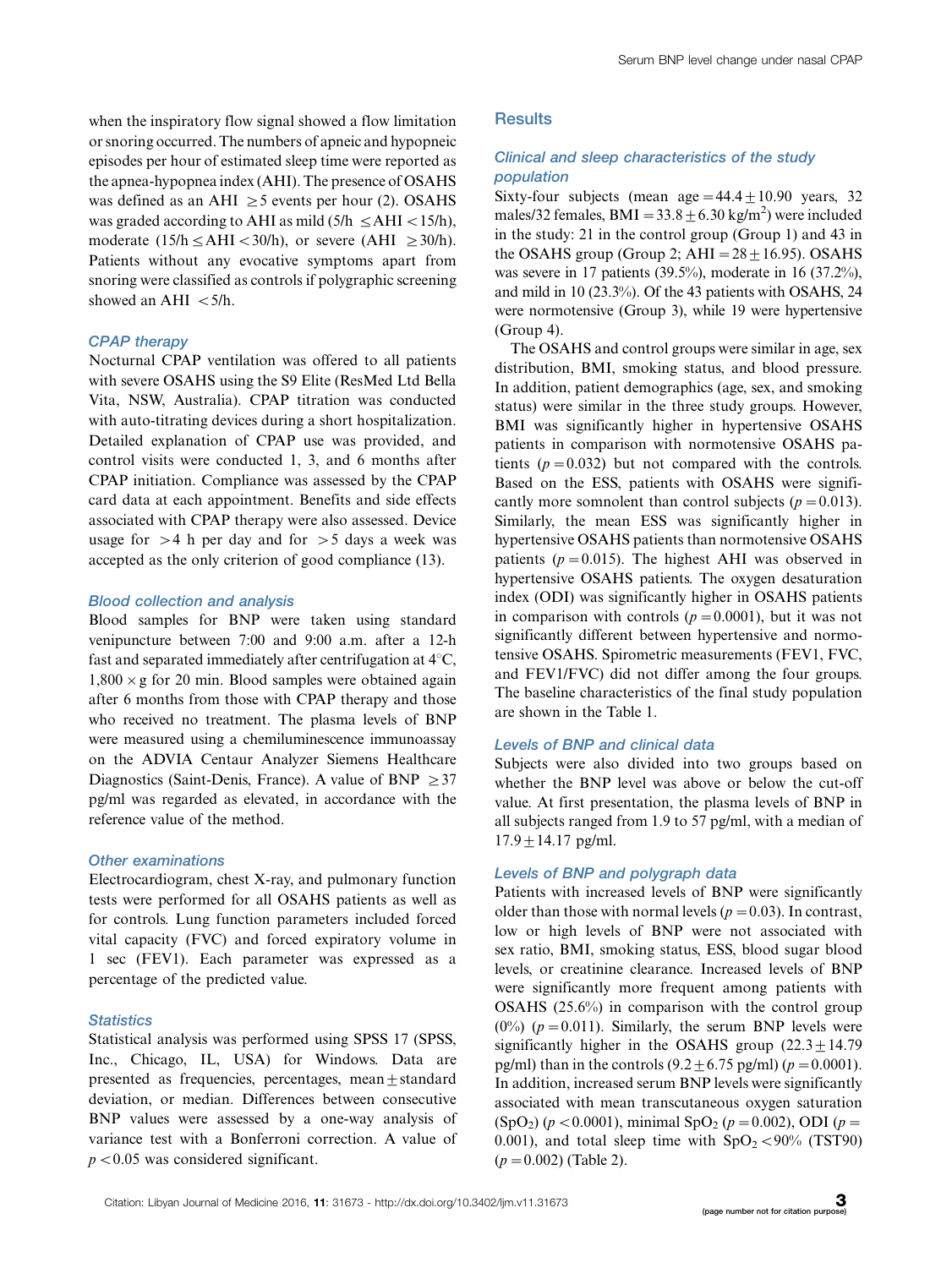| Characteristics/groups   | 1 Control ( $n = 21$ ) | 2 OSAHS<br>$(n=43)$ | 3 Normotensive<br>OSAHS $(n=24)$ | 4 Hypertensive<br>OSAHS $(n = 19)$ | Total<br>$(n = 64)$ |
|--------------------------|------------------------|---------------------|----------------------------------|------------------------------------|---------------------|
| Age (years)              | $41.3 + 10.07$         | $46 + 11.05$        | $43.8 + 12.50$                   | $48.6 + 8.40$                      | $44.4 + 10.90$      |
| Sex (male/female)        | 10/11                  | 22/21               | 14/10                            | 8/11                               | 32/32               |
| Smoking status (%)       | 19.0                   | 27.9                | 33.3                             | 21.1                               | 25.0                |
| ESS (mean $\pm$ SD)      | $7.7 + 4.79$           | $10.3 + 3.24*$      | $9.6 + 3.40$                     | $10.2 + 2.87**$                    | $9.4 + 3.97$        |
| BMI ( $kg/m2$ )          | $32.9 + 5.90$          | $34.2 + 6.51$       | $32 + 7.20$                      | $36.9 + 4.30***$                   | $33.8 + 6.30$       |
| Average BP (mmHg)        | $9.4 \pm 0.60$         | $9.6 + 0.70$        | $9.2 + 0.50$                     | $10.0 + 0.70***$                   | $9.5 + 0.70$        |
| AHI (mean $\pm$ SD)      | $2.6 + 1.27$           | $28.0 + 16.95$      | $28.2 + 18$                      | $29.7 + 16$                        | $19.65 + 18.34$     |
| ODI                      | $2.1 \pm 2.14$         | $25.5 \pm 22.09***$ | $22.3 + 21.60$                   | $29.4 + 22.60$                     | $17.8 + 21.19$      |
| FEV1 ml (mean $\pm$ SD)  | $3.0 + 0.57$           | $3.1 + 0.63$        | $3.1 + 0.63$                     | $3.1 + 0.65$                       | $3.1 + 0.61$        |
| FVC ml (mean $\pm$ SD)   | $3.6 + 0.63$           | $3.7 + 0.78$        | $3.7 + 0.78$                     | $3.8 + 0.79$                       | $3.7 + 0.73$        |
| FEV1/FVC (mean $\pm$ SD) | $83.6 + 5.69$          | $83.25 + 5.95$      | $83.6 + 5.40$                    | $82.8 + 6.69$                      | $83.4 + 5.82$       |

Table 1. Clinical characteristics, results of sleep studies, and spirometric measurements: comparison of OSAHS patients, normotensive and hypertensive patients, and controls

OSAHS, obstructive sleep apnea-hypopnea syndrome; ESS, Epworth sleepiness scale; BMI, body mass index; BP, blood pressure; AHI, apnea-hypopnea index; SD, standard deviation; ODI, oxygen desaturation index; FEV1, first second forced expiratory volume; FVC, forced vital capacity.

\*Patients with OSAHS were more somnolent than control subjects ( $p=0.013$ ). \*\*Hypertensive OSAHS patients had a higher ESS score than normotensive OSAHS patients (p = 0.015). \*\*\*BMI was significantly higher in hypertensive OSAHS patients than in normotensive OSAHS patients ( $p = 0.032$ ). \*\*\*\*Average blood pressure was significantly higher in hypertensive OSAHS patients than in normotensive patients (p = 0.01) and in controls (p = 0.014). \*\*\*\*\*Desaturation index was significantly altered in OSAHS patients in comparison with controls ( $p = 0.0001$ ).

BNP levels by OSAHS classification are shown in Table 3. All patients with high BNP levels had moderate or severe OSAHS (11/43 OSAHS patients) (Fig. 1). There was also a dose – response relationship between increas-

Table 2. Baseline clinical and polygraph data according to baseline BNP levels

|                                  | BNP $<$ 37<br>$pg/ml (n = 53)$ | BNP > 37<br>pg/ml $(n = 11)$ | р          |
|----------------------------------|--------------------------------|------------------------------|------------|
| Sex (male/female)                | 27/26                          | 5/6                          | 0.07       |
| Age (years)                      | $42.7 + 10.16$                 | $53 + 10.58$                 | 0.003      |
| Smoking status (%)               | 93.7                           | 6.3                          | 0.18       |
| <b>ESS</b>                       | $9.3 + 4.05$                   | $10.4 \pm 3.58$              | 0.408      |
| BMI ( $kg/m2$ )                  | $33.3 + 6.67$                  | $36.1 + 3.29$                | 0.17       |
| Creatinine clearance<br>(mI/min) | $114 + 31.10$                  | $117.3 + 27$                 | 0.13       |
| Blood sugar level<br>(mmol/L)    | $5.4 + 0.59$                   | $5.7 + 0.98$                 | 0.15       |
| AHI                              | $16.7 + 17.10$                 | $33.6 + 18.42$               | 0.005      |
| Mean $SpO2(%)$                   | $94.7 + 2.85$                  | $90.8 + 3.26$                | $<$ 0.0001 |
| Minimal $SpO2$ (%)               | $85.6 + 8.89$                  | $75.3 + 11.43$               | 0.002      |
| ODI (/h)                         | $13.9 \pm 18.64$               | $36.6 + 23.43$               | 0.001      |
| TST90 (%)                        | $6.1 + 12.95$                  | $20.2 + 12.53$               | 0.002      |

BNP, brain natriuretic peptide; n, number; %, percentage; ESS, Epworth sleepiness scale; BMI, body mass index; AHI, apneahypopnea index; SpO<sub>2</sub>, transcutaneous oxygen saturation; TST90, total sleep time with  $SpO<sub>2</sub> < 90$ %; ODI, oxygen desaturation index. Bold values indicate statistically significant difference.

ing severity of sleep apnea and elevated BNP. However, only the difference between severe and mild OSAHS was statistically significant ( $p = 0.029$ ).

Baseline characteristics of the AHI groups are shown in Table 4. There were no significant differences between the two groups in age, sex ratio, smoking status, BMI, average blood pressure, ESS, spirometric indices, or creatinine clearance. In participants with high AHI ( $\geq$ 5/h), mean  $SpO<sub>2</sub>$  and minimal  $SpO<sub>2</sub>$  were significantly lower  $(p < 0.001)$ , while blood sugar levels were significantly higher ( $p = 0.029$ ), as well as mean BNP level (22.3  $\pm$  14.79 pg/ml vs.  $9.2 \pm 6.75$  pg/ml among participants with an AHI $\leq$ 5,  $p \leq 0.0001$ ). This association between high baseline AHI and higher baseline BNP levels remained after adjustment for confounders of blood sugar levels.

Hypertensive OSAHS patients had the highest baseline BNP level  $(27.7 \pm 16.74 \text{ pg/ml})$ . It was significantly higher than in normotensive OSAHS patients  $(18 \pm 11.72 \text{ pg/ml})$  $(p = 0.039)$  and in controls  $(9.2 \pm 6.75 \text{ pg/ml})$   $(p = 0.001)$ . Normotensive OSAHS patients had higher baseline BNP levels than controls, but there was no statistically significant difference between the two groups ( $p = 0.058$ ) (Fig. 2).

#### Effect of CPAP therapy

Twenty-seven patients who were treated with CPAP were reexamined after a follow-up of 6 months. The integrated hour meter showed that only 23 patients used CPAP regularly. Four patients had poor CPAP compliance and were excluded from the CPAP trial.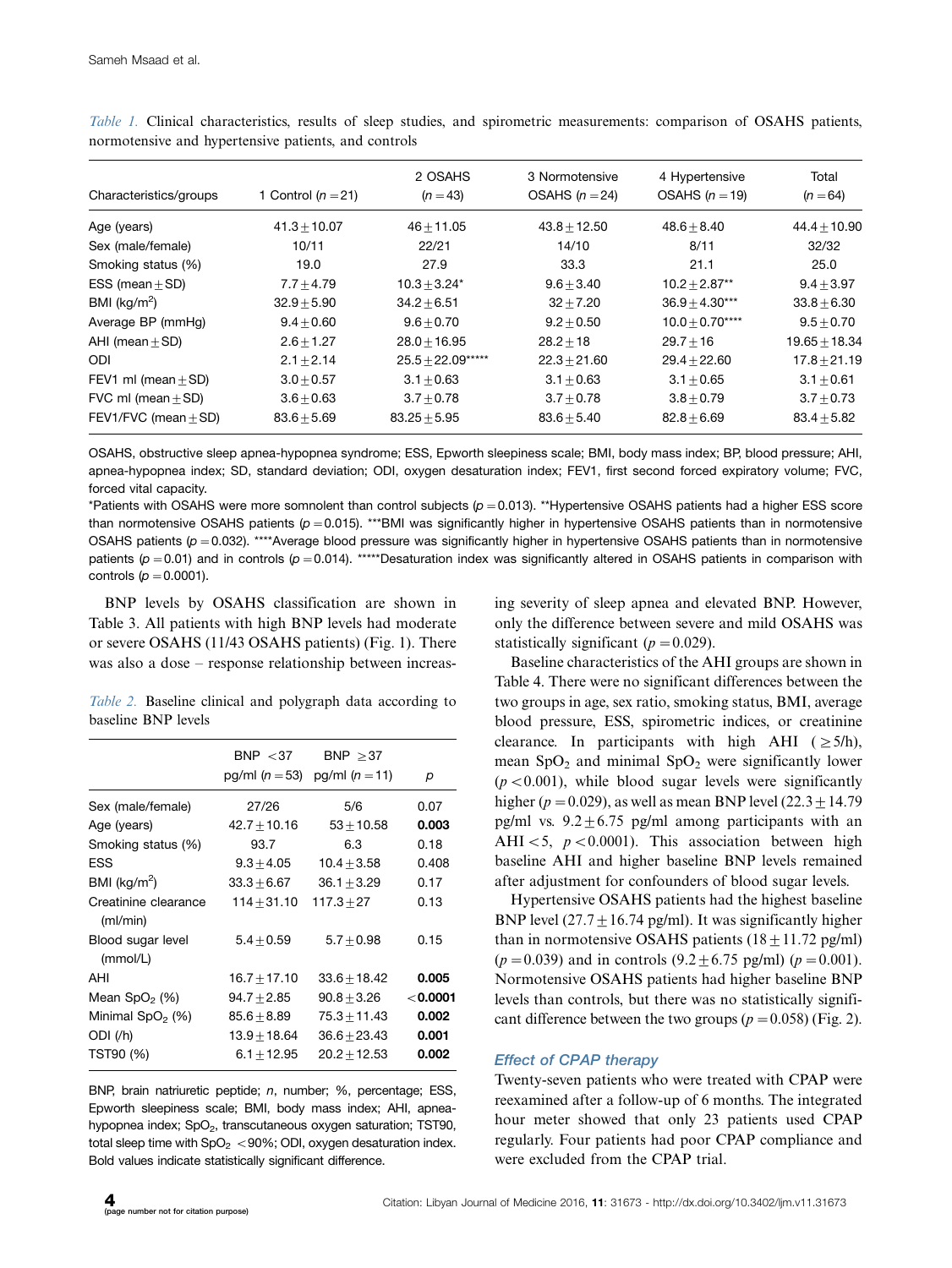|                           | Mild OSAHS     | Moderate OSAHS | Severe OSAHS   | Total          |
|---------------------------|----------------|----------------|----------------|----------------|
| $BNP$ (pg/ml)             | $12.2 + 9.13*$ | $24.4 + 17.13$ | $26.3 + 12.93$ | $22.3 + 14.79$ |
| BNP < 37 pg/ml $(n, %)$   | 10 (100)       | 10(62.5)       | 12(61.6)       | 32             |
| BNP $\geq$ 37 pg/ml (n,%) | 0(0)           | 6 (62.5)       | 5(38.4)        | 11             |

Table 3. OSAHS classification according to baseline BNP levels (pg/ml)

OSAHS, obstructive sleep apnea-hypopnea syndrome; BNP, brain natriuretic peptide; n, number;%, percentage.

\*The mean serum BNP level in the mild OSAHS group was significantly lower than in the severe OSAHS group ( $\rho$  = 0.029).

Compared with baseline, treatment with CPAP significantly decreased BNP levels in hypertensive OSAHS patients (from  $36 \pm 16.1$  to  $29.7 \pm 14.29$ ,  $p < 0.001$ ) and in normotensive OSAHS patients (from  $20 \pm 10.09$  to  $16\pm8.98$  pg/ml,  $p < 0.001$ ). In contrast, BNP levels slightly increased in controls (from  $9.2 \pm 6.75$  to  $9.5 \pm 7.02$  pg/ml,  $p = 0.029$ ), but there was no statistically significant difference from the baseline value (Fig. 3).

The changes in BNP levels  $(\Delta BNP)$  were more marked in OSAHS with higher baseline BNP levels. As the hypertensive OSAHS patients had the highest baseline BNP, they had the magnitude of the CPAP effect ( $p = 0.015$ ,  $r = 0.72$ ) in comparison with normotensive OSAHS patients  $(p=0.03, r=0.62)$  (Fig. 4). Moreover, we found a significant association between the change in BNP levels and baseline TST90 ( $p = 0.001$ ,  $r = 0.65$ ) (Fig. 5). In contrast, we did not find any association with ESS, AHI, or ODI.

### **Discussion**

## Is OSAHS associated with elevated serum levels of BNP?

In this study, we showed that the serum BNP level was significantly increased in patients with OSAHS in comparison with controls. The two groups were closely matched for almost all confounding variables such as age, BMI, blood pressure, and renal function. The higher blood sugar level in the OSAHS group was the only difference. After adjustment, a significant correlation between BNP level and OSAHS was identified. We also show that the elevated



Fig. 1. Distribution of BNP by OSAHS severity. OSAHS, obstructive sleep apnea-hypopnea syndrome; BNP, brain natriuretic peptide.

level of BNP is positively correlated with the severity of OSAHS, independent of obesity. Our results indicate that BNP is sensitive enough to detect myocardial stress caused by OSAHS and could be used as a sensitive marker for underlying preclinical cardiovascular changes in patients with OSAHS (6).

Our finding is in accordance with some previous studies. Kita et al. (14) reported increased levels of BNP during sleep in patients with OSAHS. However, cardiovascular diseases were not considered and the study group was small (12 males and 2 females). Similarly, in a communitybased sample of 349 women, Ljunggren et al. (8) found a relationship between the severity of sleep apnea during the night and the levels of plasma BNP in the morning that cannot be explained by known confounding factors. The same conclusion was reached by Kaditis et al. (15)

Table 4. Baseline patient characteristics according to baseline AHI

| Settings/groups                  | AHI $<$ 5<br>$(n=21)$ | AHI $\geq$ 5<br>$(n = 43)$ | р         |
|----------------------------------|-----------------------|----------------------------|-----------|
| BNP (pg/ml)                      | $9.2 + 6.75$          | $22.3 + 14.79$             | $<$ 0.001 |
| Males/females (n)                | 10/11                 | 22/21                      | 0.79      |
| Age (years)                      | $41.3 + 10.07$        | $46 + 11.05$               | 0.11      |
| Smoking (%)                      | 35.4                  | 64.6                       | 0.44      |
| Average BP (mmHg)                | $9.4 + 0.60$          | $9.6 + 0.70$               | 0.33      |
| ESS (points)                     | $7.7 + 4.78$          | $10.3 + 3.24$              | 0.013     |
| BMI ( $kg/m2$ )                  | $32.9 + 5.90$         | $34.2 + 6.51$              | 0.46      |
| AHI (events/h)                   | $2.6 + 1.26$          | $28 + 16.95$               | $<$ 0.001 |
| Mean $SpO2(%)$                   | $96.6 + 1.39$         | $92.8 + 3.21$              | $<$ 0.001 |
| Min SpO <sub>2</sub> $(\%)$      | $92.3 \pm 4.30$       | $79.7 + 9.46$              | $<$ 0.001 |
| FVC (%)                          | $3.6 \pm 0.63$        | $3.7 + 0.77$               | 0.41      |
| FEV1 (%)                         | $3.0 + 0.57$          | $3.1 + 0.63$               | 0.45      |
| Blood sugar level<br>(mmol/L)    | $5.2 + 0.56$          | $5.6 + 0.70$               | 0.029     |
| Creatinine clearance<br>(mI/min) | $113.5 + 34.20$       | $115.1 + 28.50$            | 0.22      |

AHI, apnea-hypopnea index; BNP, brain natriuretic peptide; n, number; %, percentage; BP, blood pressure; ESS, Epworth sleepiness scale; BMI, body mass index; SpO<sub>2</sub>, transcutaneous oxygen saturation; FVC, forced vital capacity; FEV1, first second forced expiratory volume. Bold values indicate statistically significant difference.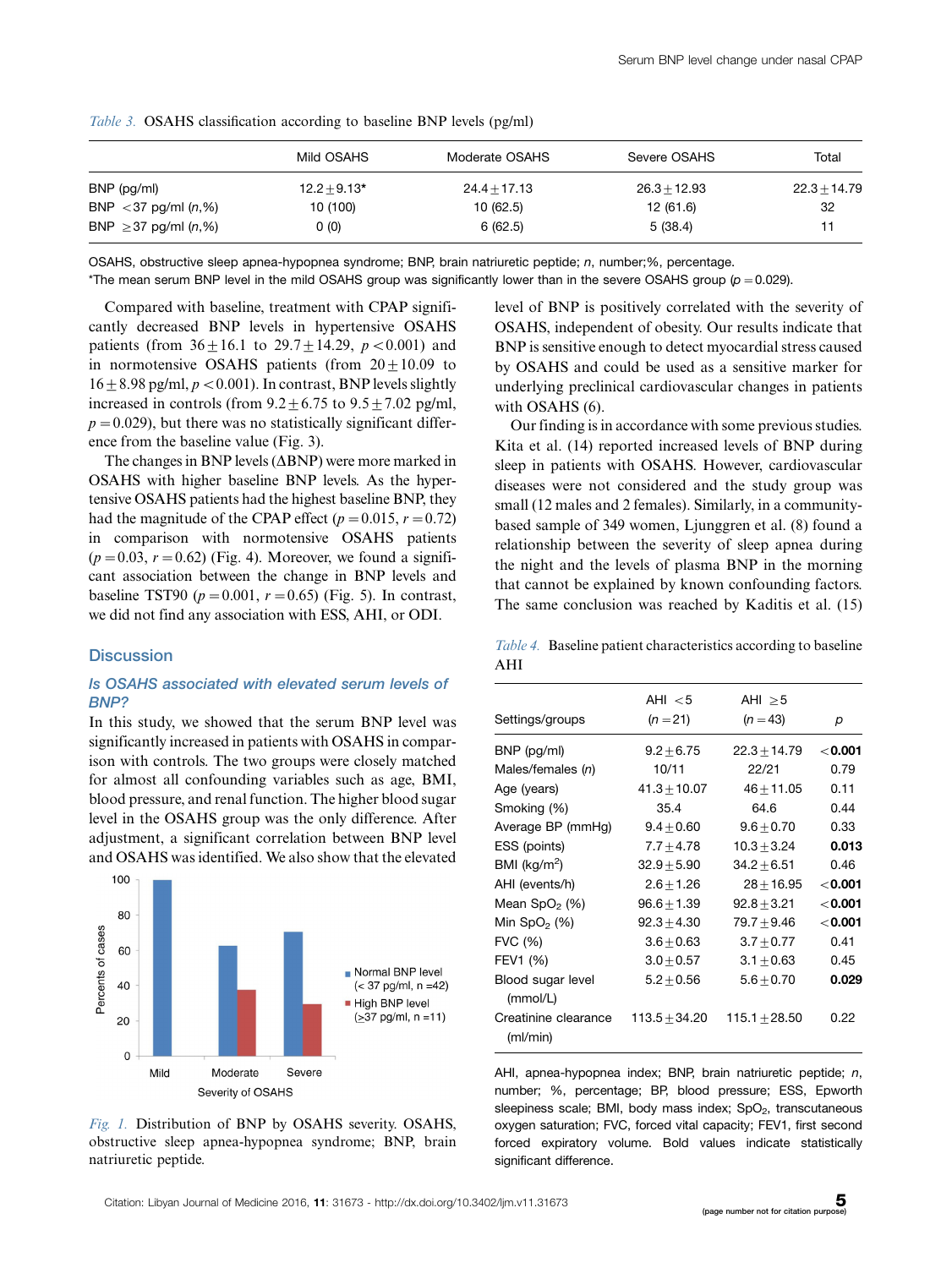

Fig. 2. The BNP levels in hypertensive OSAHS were significantly higher than in normotensive OSAHS patients  $(18.05 \pm 11.73 \text{ pg/ml})$  ( $p = 0.039$ ) and controls  $(9.26 \pm 6.75 \text{ nm})$ pg/ml)  $(p = 0.001)$ . Normotensive OSAHS patients had higher baseline BNP levels in comparison with controls, but there was no statistically significant difference between the two groups ( $p = 0.058$ ). Boxes represent values within the interquartile ranges. Whiskers represent the data range, and the lines across the boxes represent the median values. The bottom and top of the boxes are the 25th and 75th percentiles, respectively. OSAHS, obstructive sleep apneahypopnea syndrome; BNP, brain natriuretic peptide.

in a study on children with OSAHS investigated with overnight PSG and compared with simple snorers.

Many hypotheses have been suggested to explain how OSAHS might contribute as a stimulus of BNP release. It is well known that BNP is primarily secreted by the left ventricular myocytes in response to cardiac wall stretching. Hypoxia has also been reported to induce BNP secretion (16). In contrast, we know that exaggerated negative intrathoracic pressure and its repetitive fluctuations during nightly apnea episodes markedly increases ventricular transmural pressure and left ventricular afterload, as well as the end-systolic and end-diastolic volume during sleep. Indeed, all of them together may give rise to both pressure load and volume expansion (17). Furthermore, sustained activation of the sympathetic nervous system and intermittent nocturnal hypoxemia may also contribute. Repetitive rise in blood pressure may also add by inducing myocyte damage and increasing blood BNP levels (18). Based on these findings, some authors, such as Maeder et al. (19), have claimed that the high level of BNP is a convenient marker for detecting cardiovascular damage. Nevertheless, there is still uncertainty about whether OSAHS affects BNP, as several other studies have reported different data. In a prospective study on 60 consecutive patients, Hübner et al. (6) did not find any correlation between N-terminal pro-brain natriuretic peptide (NT-pro-BNP) and AHI or other sleep-related indices. In multiple regression analysis, NT-pro-BNP was significantly correlated with left ventricular ejection fraction, creatinine



Fig. 3. Effect of CPAP treatment in hypertensive  $(n=11)$ and normotensive  $(n = 12)$  OSAHS patients compared with controls  $(n=21)$ . OSAHS, obstructive sleep apnea-hypopnea syndrome; BNP, brain natriuretic peptide; CPAP, continuous positive airway pressure. Red: baseline levels; blue: levels after 6 months of CPAP therapy.

clearance, and the presence of arterial hypertension but not with AHI. Likewise, Cifci et al. (20) evaluated 33 patients with OSAHS and did not find statistically significant increases in the levels of serum BNP. Consequently, they concluded that OSAHS does not induce enough myocardial damage to increase serum BNP levels. Tasci et al. (9) found that OSAHS did not affect BNP levels even in hypertensive OSAHS patients, in contrast to our study. Recently, Maeder et al. (7) showed that significant OSAHS is associated with a more pronounced overnight reduction in BNP. However, they could not find any significant differences in NTpro-BNP between patients with moderate or severe OSAHS and those with mild or no OSAHS.

#### Is BNP decreased by nasal CPAP in OSAHS?

The most important finding of our study is that CPAP application decreased BNP levels significantly in OSAHS patients, suggesting that CPAP therapy improves cardiovascular function (6). To our knowledge, this is the second time that CPAP application has been shown to produce a long-term reduction of BNP levels in healthy OSAHS patients. Kita et al. (14) were the first to demonstrate that CPAP gradually decreases the nocturnal BNP profile from evening to morning in severe OSAHS patients. None of the patients in that study had clinical signs of heart or renal failure or lung disease, and they did not have any apparent edema. More recently, Tasci et al. (9) observed that the NT-pro-BNP in OSAHS patients is significantly decreased after the first night of CPAP application. Here too, the study did not include patients with congestive heart failure, confirmed either clinically or echocardiographically. Zhao et al. (21) reached the same conclusion. However, this study was conducted in OSAHS patients with congestive heart failure.

The mechanism of the effect of CPAP on NT-pro-BNP levels is not clear. However, Tasci et al. (9) suggested that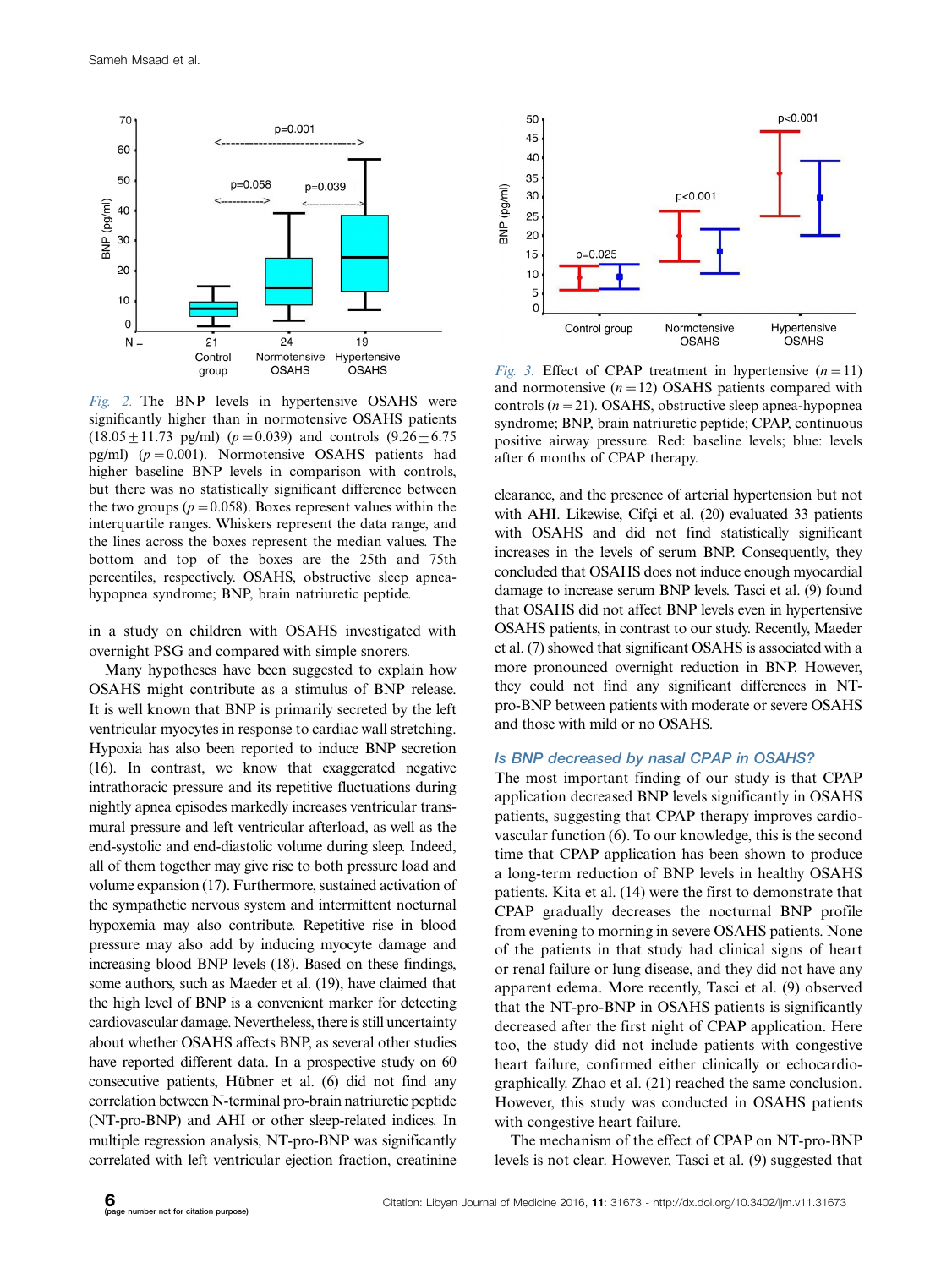

Fig. 4. In linear regression, the changes in BNP levels in 23 patients OSAHS after 6-month CPAP treatment were more important in OSAHS patients with higher baseline BNP levels. Note that hypertensive OSAHS patients had the higher delta BNP (T<sub>6</sub>-T<sub>0</sub>) ( $p = 0.015$ ,  $r = 0.72$ ) in comparison with normotensive OSAHS patients ( $p = 0.03$ ,  $r = 0.62$ ). OSAHS, obstructive sleep apnea-hypopnea syndrome; BNP, brain natriuretic peptide; CPAP, positive airways pressure. Blue: hypertensive OSAHS; red: normotensive OSAHS.

the main mechanism might be the Mueller maneuver because the application of CPAP normalizes intrathoracic pressure, which decreases by up to 50 mmHg during apneas (22). This barometric change leads to a normalization of increased systolic transmural pressures and left ventricular afterload. Curiously, we found that the magnitude of the effect was greater in patients with higher baseline BNP levels, hypertensive patients, and those with the most nocturnal prolonged desaturation. These results suggest that increased cardiovascular risk factors are associated with a more marked effect of CPAP.

In contrast to our data, most studies did not find any effect of CPAP on BNP levels, neither short term nor long term. Maeder et al. (7) showed that short-term CPAP used on 21 patients with moderate/severe OSAHS did not affect plasma concentrations of NT-pro-BNP before or after sleep, and changes during sleep did not significantly differ between the nights with and without CPAP. On the other hand, Hübner et al. (6) observed an interesting longterm lowering effect on NT-pro-BNP levels by CPAP therapy in six patients with pathologically elevated levels before treatment. However, this observation was not statistically significant, probably due to the small subset



Fig. 5. In linear regression, the changes in BNP levels in 23 patients OSAHS after 6-month CPAP treatment were more pronounced in OSAHS patients with prolonged nocturnal desaturation (TST90)  $(r = +0.65, p = 0.001)$ . OSAHS, obstructive sleep apnea-hypopnea syndrome. BNP, brain natriuretic peptide; CPAP, continuous positive airway pressure.

group. Similarly, Colish et al. (23) prospectively followed 47 patients with severe OSAHS under prolonged CPAP therapy. At baseline, the NT-pro-BNP levels were within normal limits for the entire population. At 3, 6, and 12 months of follow-up, there was no significant change in NT-pro-BNP levels compared with baseline. In agreement with these data, Cifci et al. (20) did not detect any significant difference in the levels of pro-BNP after 6 months of CPAP therapy. Only patients with moderate or severe OSAHS were included and none had congestive heart failure.

In view of all of these conflicting data, it is difficult to draw any clear conclusions about the acute and long-term effects of CPAP on BNP levels in OSHAS patients. Any result needs careful interpretation due to the possible role of other confounding variables (6).

#### Limitations and strengths of this study

The strengths of this study include comparison of the OSAHS group to a control group with adjustment for relevant confounding covariates. Moreover, a group of patients with untreated OSAHS was compared with patients treated by CPAP. Additionally, all the blood samples were collected the morning after the nocturnal recording. The limitations of our study were the small size of the study group and the use of polygraph type 3 instead of standardized polysomnographic recording. Moreover, because we only evaluated patients with OSAHS without preexisting cardiac diseases, future studies are required to evaluate the effects of compliant CPAP therapy on BNP levels in patients with OSAHS and heart failure.